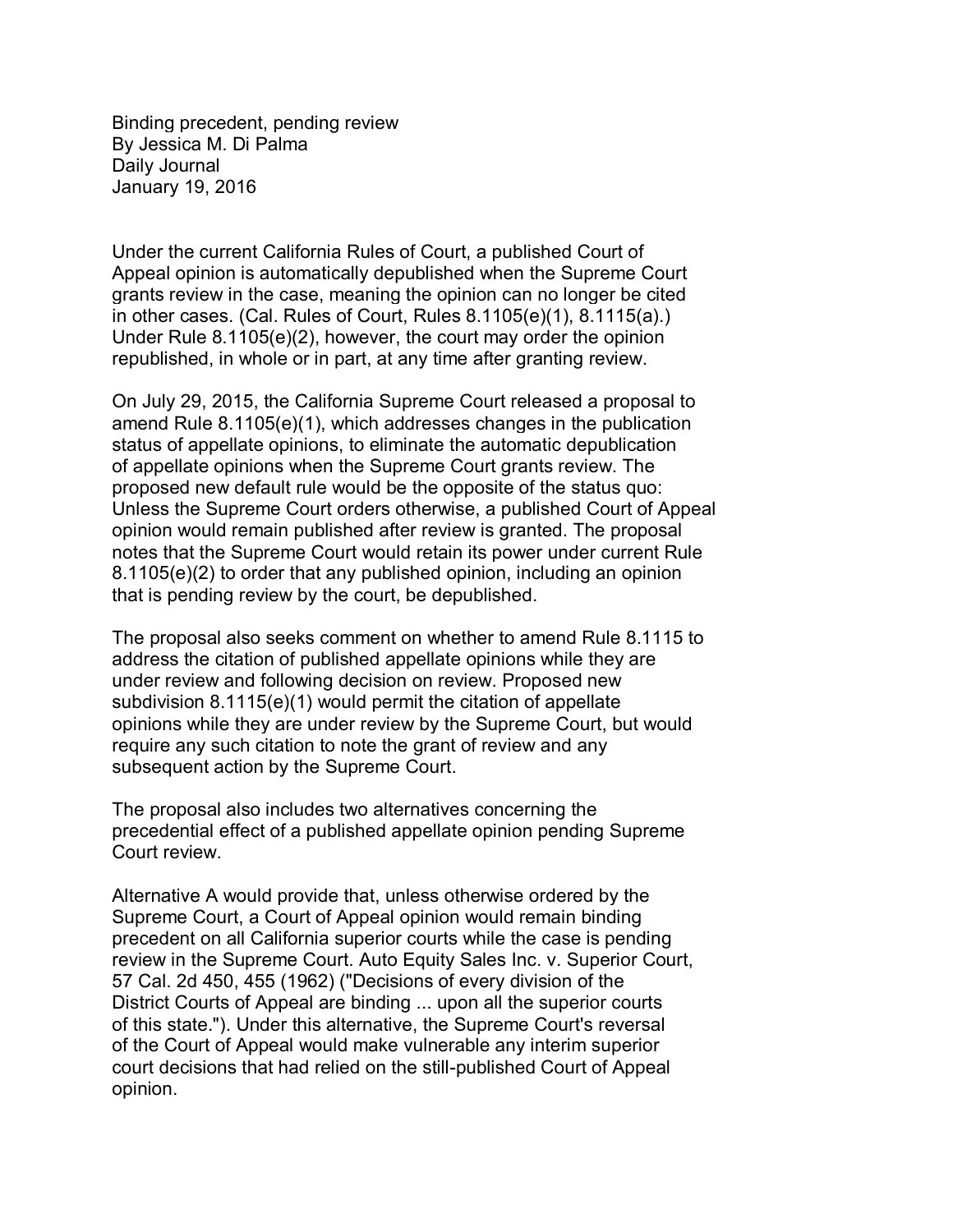Alternative B would provide that a published Court of Appeal opinion would have "no binding or precedential effect" and could "be cited for persuasive value only" while under Supreme Court review. As with the first alternative, the Supreme Court would retain the power to order otherwise. The second alternative, also like the first, could leave superior court decisions vulnerable to reversal, but under different circumstances - where a superior court has followed the binding older decision rather than the persuasive-only decision under review, and the Supreme Court subsequently affirms the persuasive-only decision and disapproves the older, conflicting decision.

Finally, proposed new subdivision 8.1115(e)(2) would provide that after the Supreme Court's decision in the case, a published Court of Appeal opinion would have binding or precedential effect only to the extent it was not inconsistent with the Supreme Court's subsequent opinion. This subdivision also clarifies that the absence of discussion in a Supreme Court decision about an issue addressed in the Court of Appeal decision below does not constitute an expression of the Supreme Court's opinion concerning the lower court's analysis of that issue.

These proposed rule changes have generated such a significant response from the legal community - a total of 37 public comments from judges, practitioners and organizations - that the Supreme Court recently extended the proposed effective date of any new rules from Jan. 1 to July 1. Of the 37 public comments, which are available on the Supreme Court's website, 23 support the proposal, three support the proposal if modified, and nine oppose any amendments. California's solicitor general and the California Judges Association also commented on the proposal without indicating support or opposition.

Many comments supporting the proposed amendments emphasize that because so few appellate opinions are published in the first place, those that are selected for publication typically involve significant research and thorough analysis of a new or important issue and should therefore remain published and citable until the Supreme Court renders its final decision. Proponents also argue that the proposed changes will preserve rulings on issues included in published appellate opinions that are not considered in the Supreme Court opinion. Many supporting comments also emphasize that the new rule would align California with all other state and federal jurisdictions, which retain published intermediate appellate opinions even when such opinions have been accepted for review by a higher court.

Interestingly, the main point of disagreement among the 26 supporters